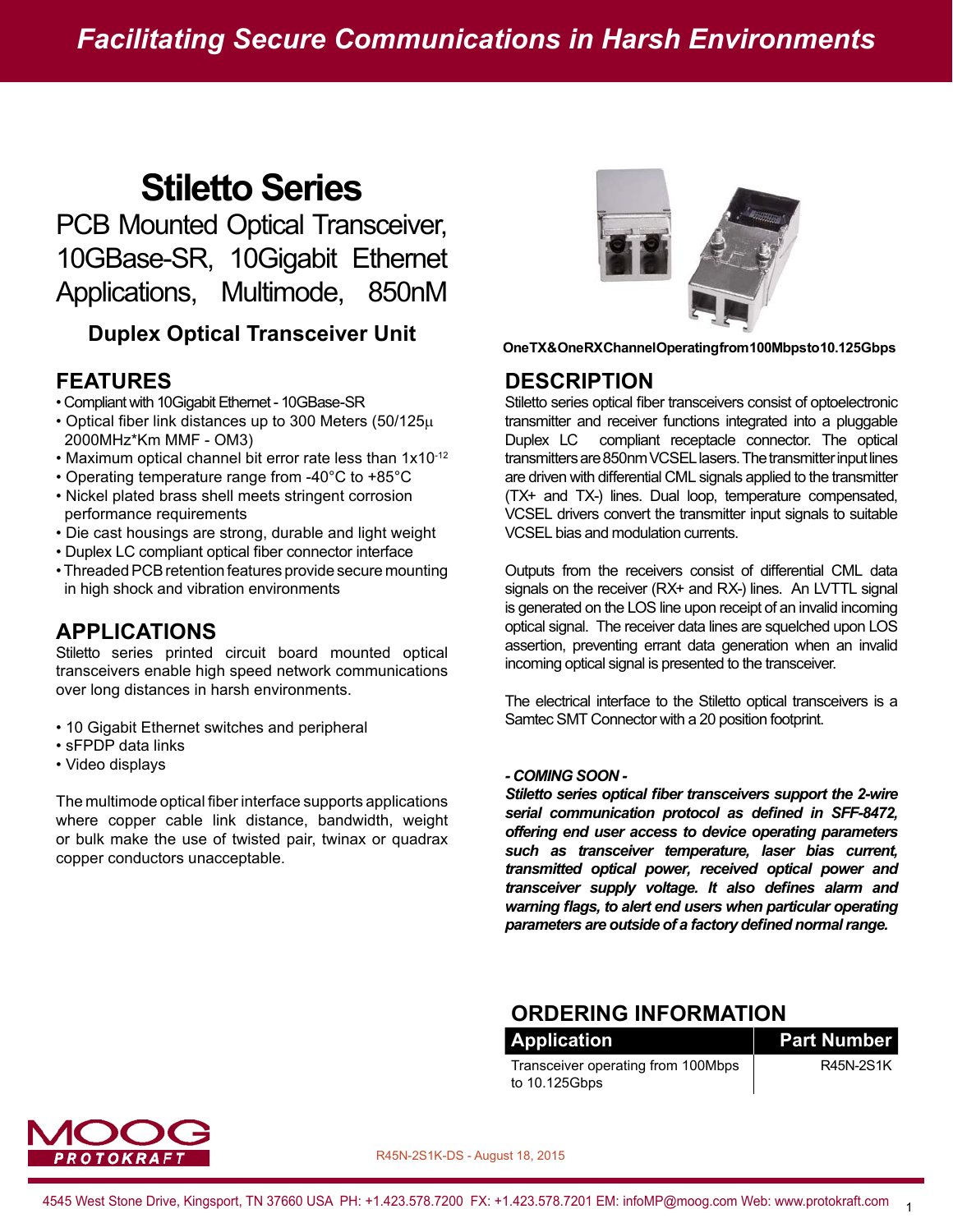#### **ABSOLUTE MAXIMUM RATINGS**

Absolute maximum limits mean that no catastrophic damage will occur if the product is subjected to these ratings for short periods, provided each limiting parameter is in isolation and all other parameters have values within the performance specification. It should not be assumed that limiting values of more than one parameter can be applied to the product at the same time.

| Parameter            | Symbol | Minimum | <b>Typical</b> | Maximum        | Unit   |
|----------------------|--------|---------|----------------|----------------|--------|
| Storage Temperature  | $\sim$ | -55     |                | $+100$         | $\sim$ |
| Supply Voltage       | ' cc   | $-0.5$  |                | $+4.5$         |        |
| TX DIS Input Voltage |        | -0.5    |                | $V_{cc}$ + 0.5 |        |

### **RECOMMENDED OPERATING CONDITIONS**

| Parameter                           | Symbol                     | Minimum  | <b>Typical</b> | Maximum  | Unit   |
|-------------------------------------|----------------------------|----------|----------------|----------|--------|
| <b>Operating Temperature</b>        |                            | -40      |                | +85      | °C     |
| Power Supply Voltage                | $\mathsf{V}_{\mathsf{cc}}$ | $+3.135$ |                | $+3.465$ | $\vee$ |
| Power Supply Noise (p-p)            | N,                         |          |                | 200      | mV     |
| TX Differential Input Voltage (p-p) | $V_{\sim}$                 | 0.25     |                | 2.2      | V      |

### **ENVIRONMENTAL OPERATING CONDITIONS**

| Requirement            | Feature           | Condition  | <b>Notes</b>                  |
|------------------------|-------------------|------------|-------------------------------|
| RTCA / D0-160E         | <b>ESD</b>        | HBM        | 2200V                         |
| RTCA / D0-160E         | Damp Heat         | 10 Cycles  | 24 Hours                      |
| EIA-455-25             | Mating Durability | 500 Cycles | $<$ 0.5dB Change              |
| FDA / CDRH / IEC-825-1 | Eve Safety        | Class 1    | No Safety Interlocks Required |

### **MATERIALS**

| Item                           | Detail                     | <b>Notes</b> |
|--------------------------------|----------------------------|--------------|
| <b>Metal Shell</b>             | <b>Nickel Plated Brass</b> |              |
| Die Cast Body                  | Zamak 5                    |              |
| <b>Connector Pins</b>          | <b>Brass</b>               |              |
| <b>Connector Pin Plating</b>   | Gold over Nickel           |              |
| <b>Alignment Sleeves</b>       | Composite Polymer          |              |
| <b>Printed Circuits</b>        | Polyimide / FR-4           |              |
| <b>PCB Conformal Coating</b>   | Type AR                    |              |
| <b>Threaded Mounting Posts</b> | <b>Stainless Steel</b>     |              |

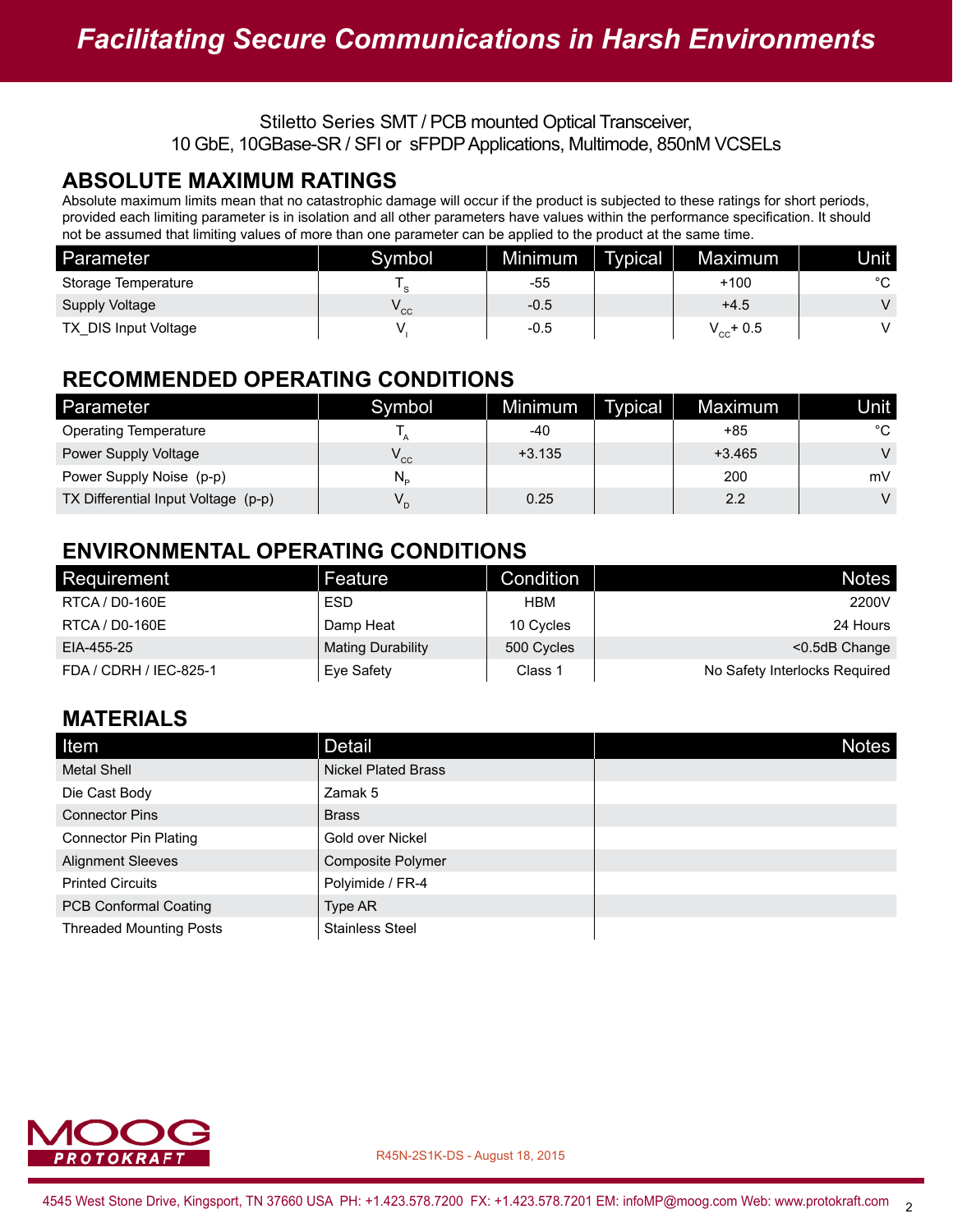### **OPTICAL TRANSMITTERS**  $T_A$  **= Operating Temperature Range,**  $V_{cc}$  **= 3.135V to 3.465V**

| Parameter                        | Symbol                       | Minimum | Typical | Maximum | <b>Unit</b> |
|----------------------------------|------------------------------|---------|---------|---------|-------------|
| Optical Output Power (BER<10-12) | P                            | $-5.0$  |         | $-1.0$  | dBm         |
| Optical Output Wavelength        | $\kappa_{\text{OUT}}$        | 840     | 850     | 860     | nM          |
| Spectral Width                   | $\Delta\lambda_{_{\rm RMS}}$ |         |         | 0.45    | nМ          |
| <b>Extinction Ratio</b>          | ER                           | 3.0     | 5.5     |         | dB          |

### **OPTICAL RECEIVERS T<sub>A</sub> = Operating Temperature Range,**  $V_{cc}$  **= 3.135V to 3.465V**

| Parameter                               | Symbol          | <b>Minimum</b> | Typical | Maximum |     |
|-----------------------------------------|-----------------|----------------|---------|---------|-----|
| Optical Sensitivity (BER<10-12, ER=9.0) |                 | $-11.$         |         | 0.0     | dBm |
| Optical Wavelength                      | $v_{\text{IN}}$ | 840            | 850     | 860     | nM  |

### **POWER SUPPLY CURRENT**  $T_A$  **= Operating Temperature Range,**  $V_{cc}$  **= 3.135V to 3.465V**

| Parameter               | Symbol | Minimum <sup>1</sup> | Typical | --<br><b>Maximum</b> | Unit l |
|-------------------------|--------|----------------------|---------|----------------------|--------|
| Supply Current per Port | 'cc    |                      | 300     | 400                  | mA     |

### **OPTICAL LINK DISTANCES**

| Cable Type                               | 62.5/125u | 62.5/125u | 50/125u   | 50/125u   | 50/125u    |
|------------------------------------------|-----------|-----------|-----------|-----------|------------|
|                                          | 160MHz*Km | 200MHz*Km | 400MHz*Km | 500MHz*Km | 2000MHz*Km |
| Maximum Supported Link Distance - Meters | 26        | 33        | 66        |           | 300        |

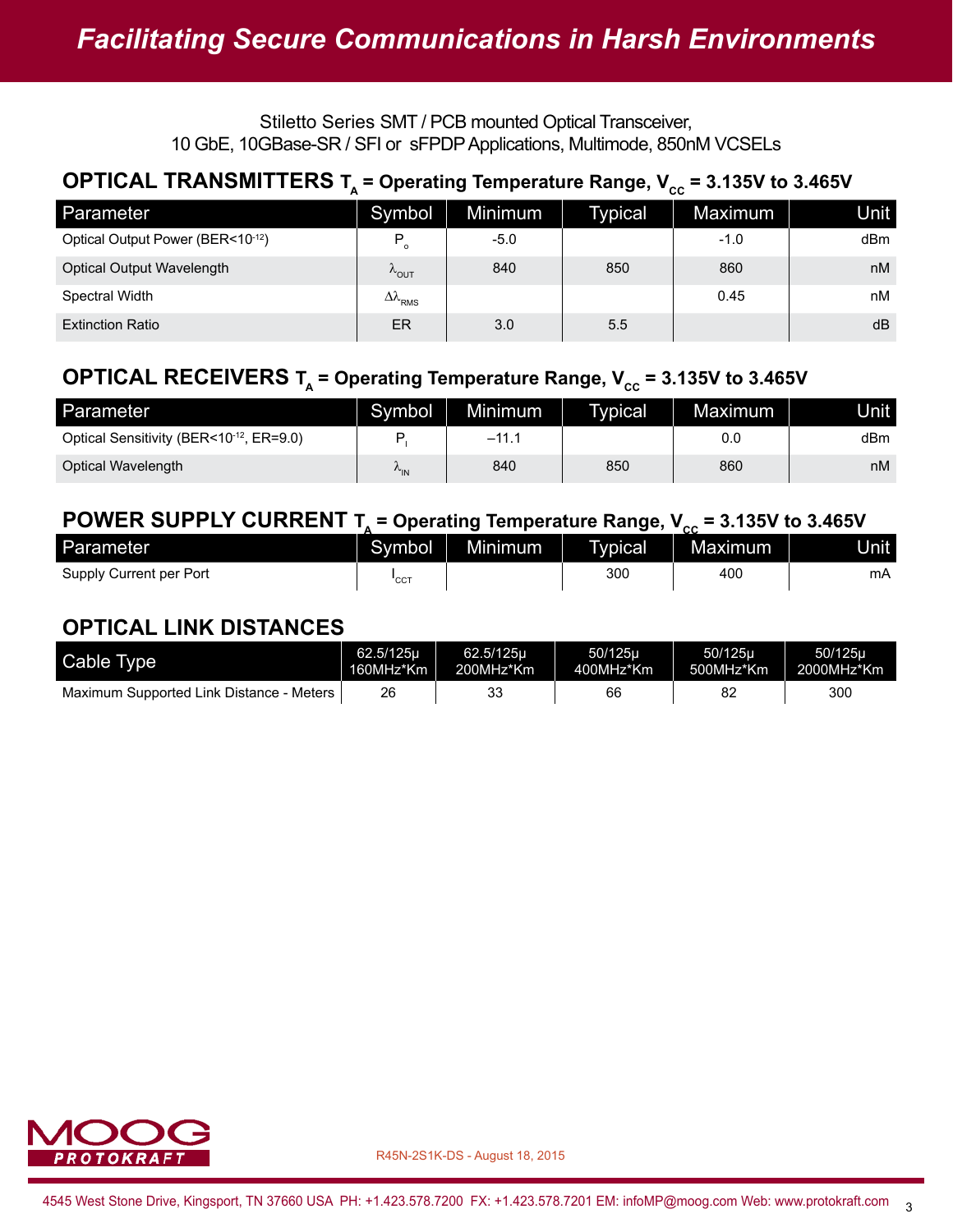

4545 West Stone Drive, Kingsport, TN 37660 USA PH: +1.423.578.7200 FX: +1.423.578.7201 EM: infoMP@moog.com Web: www.protokraft.com 4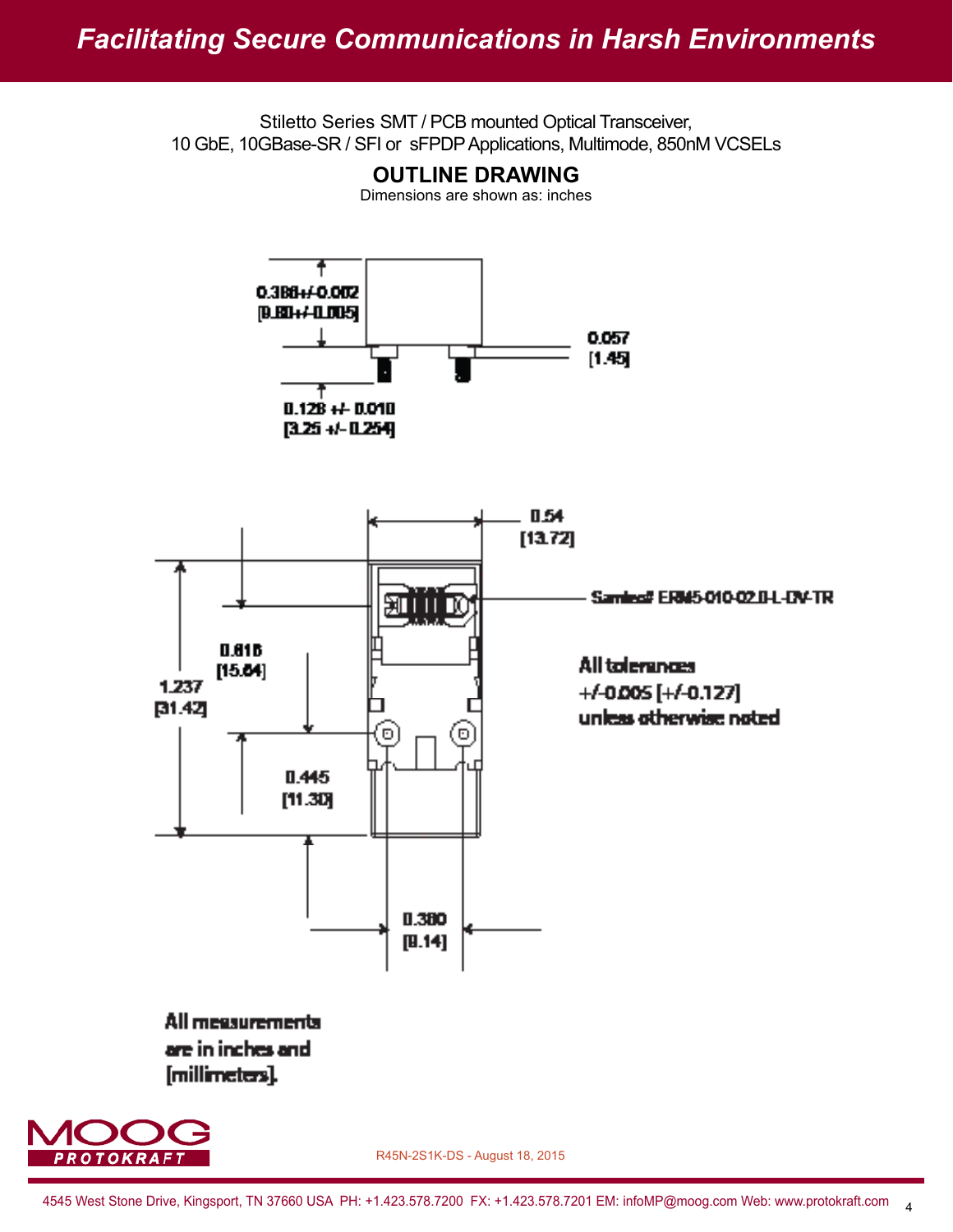## *Facilitating Secure Communications in Harsh Environments*

Stiletto Series SMT / PCB mounted Optical Transceiver, 10 GbE, 10GBase-SR / SFI or sFPDP Applications, Multimode, 850nM VCSELs



4545 West Stone Drive, Kingsport, TN 37660 USA PH: +1.423.578.7200 FX: +1.423.578.7201 EM: infoMP@moog.com Web: www.protokraft.com 5

R45N-2S1K-DS - August 18, 2015

**OTOKRAF1**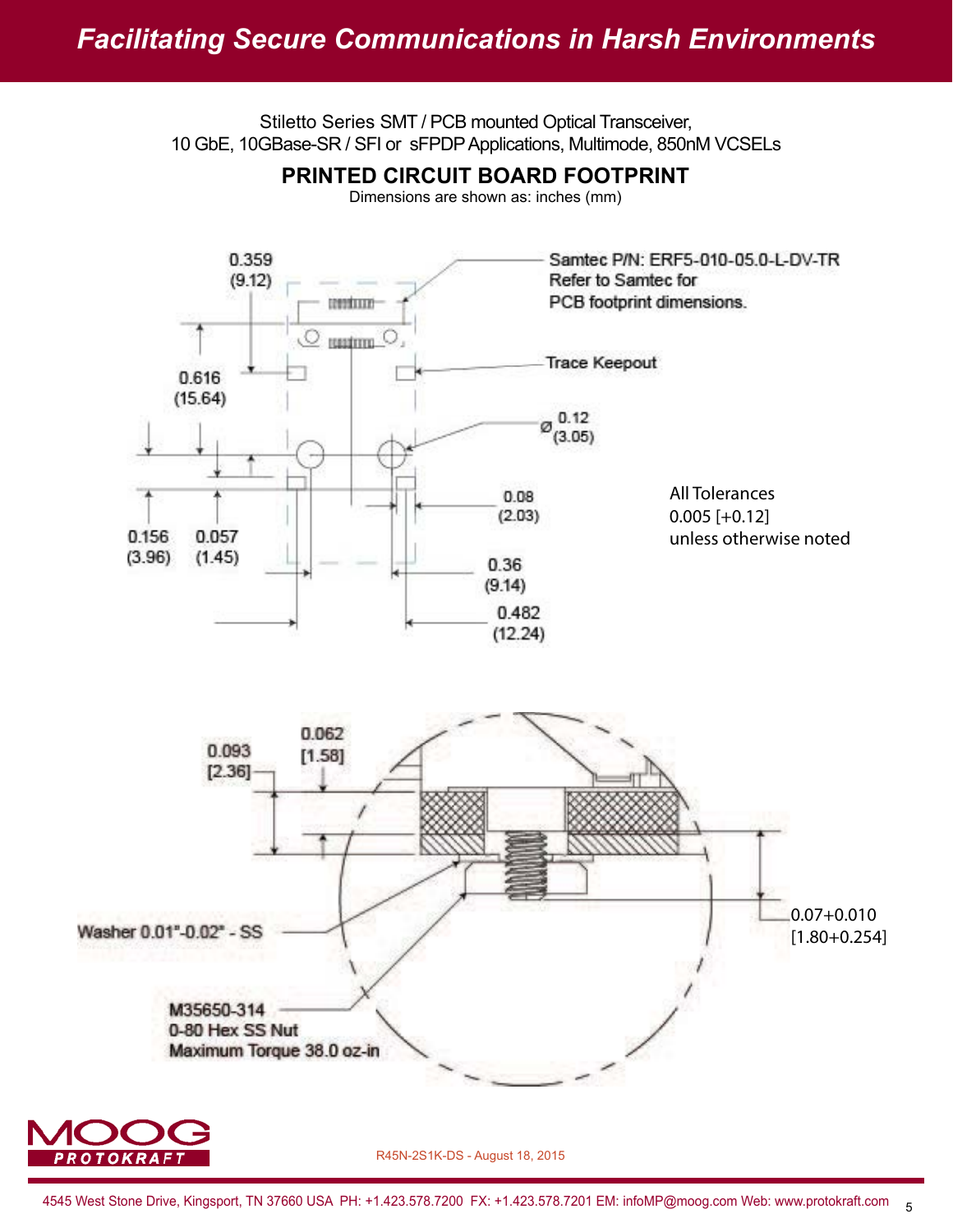

| <b>Pin Number</b> | <b>Symbol</b> | <b>Description</b>                                                                                                        | <b>Logic Family</b> |
|-------------------|---------------|---------------------------------------------------------------------------------------------------------------------------|---------------------|
| 1                 | TX-           | Transmitter DATA In -                                                                                                     | CML.                |
| $\overline{2}$    | TX Fault      | Internal TX Fault Indicator - Output<br>Satisfactory Operation: Logic "0" Output<br>Internal Fault: Logic: "1" Output     | Open Drain CMOS     |
| 3                 | $TX+$         | Transmitter DATA In +                                                                                                     | <b>CML</b>          |
| $\overline{4}$    | <b>SDA</b>    | 2 Wire Serial Interface Data                                                                                              | ${}^{12}C$          |
| 5                 | <b>SCL</b>    | 2-wire Serial Interface Clock Line                                                                                        | ${}^{12}C$          |
| 6                 | <b>GND</b>    | Ground - Isolated from Case                                                                                               | N/A                 |
| $\overline{7}$    | <b>RSO</b>    | No Connection Required                                                                                                    | N/A                 |
| 8                 | RX LOS        | Loss of Signal - Output<br>Satisfactory Optical Input: Logic "0" Output<br>Unsatisfactory Optical Input: Logic "1" Output | Open Drain CMOS     |
| 9                 | <b>RSEL</b>   | No Connection Required                                                                                                    | N/A                 |
| 10                | <b>GND</b>    | Ground - Isolated from Case                                                                                               | N/A                 |
| 11                | <b>GND</b>    | Ground - Isolated from Case                                                                                               | N/A                 |
| 12                | TX Dis        | TX Disable - Input<br>Logic 1: Disable Optical Output<br>Logic 0: Enable Optical Output                                   | <b>LVTTL</b>        |
| 13                | <b>GND</b>    | Ground - Isolated from Case                                                                                               | N/A                 |
| 14                | <b>GND</b>    | Ground - Isolated from Case                                                                                               | N/A                 |
| 15                | <b>VCC</b>    | Power Supply                                                                                                              | N/A                 |
| 16                | <b>VCC</b>    | Power Supply                                                                                                              | N/A                 |
| 17                | RX-           | Receiver DATA out -                                                                                                       | <b>CML</b>          |
| 18                | <b>GND</b>    | Ground - Isolated from Case                                                                                               | N/A                 |
| 19                | $RX+$         | Receiver DATA out +                                                                                                       | <b>CML</b>          |
| 20                | <b>GND</b>    | Ground - Isolated from Case                                                                                               | N/A                 |